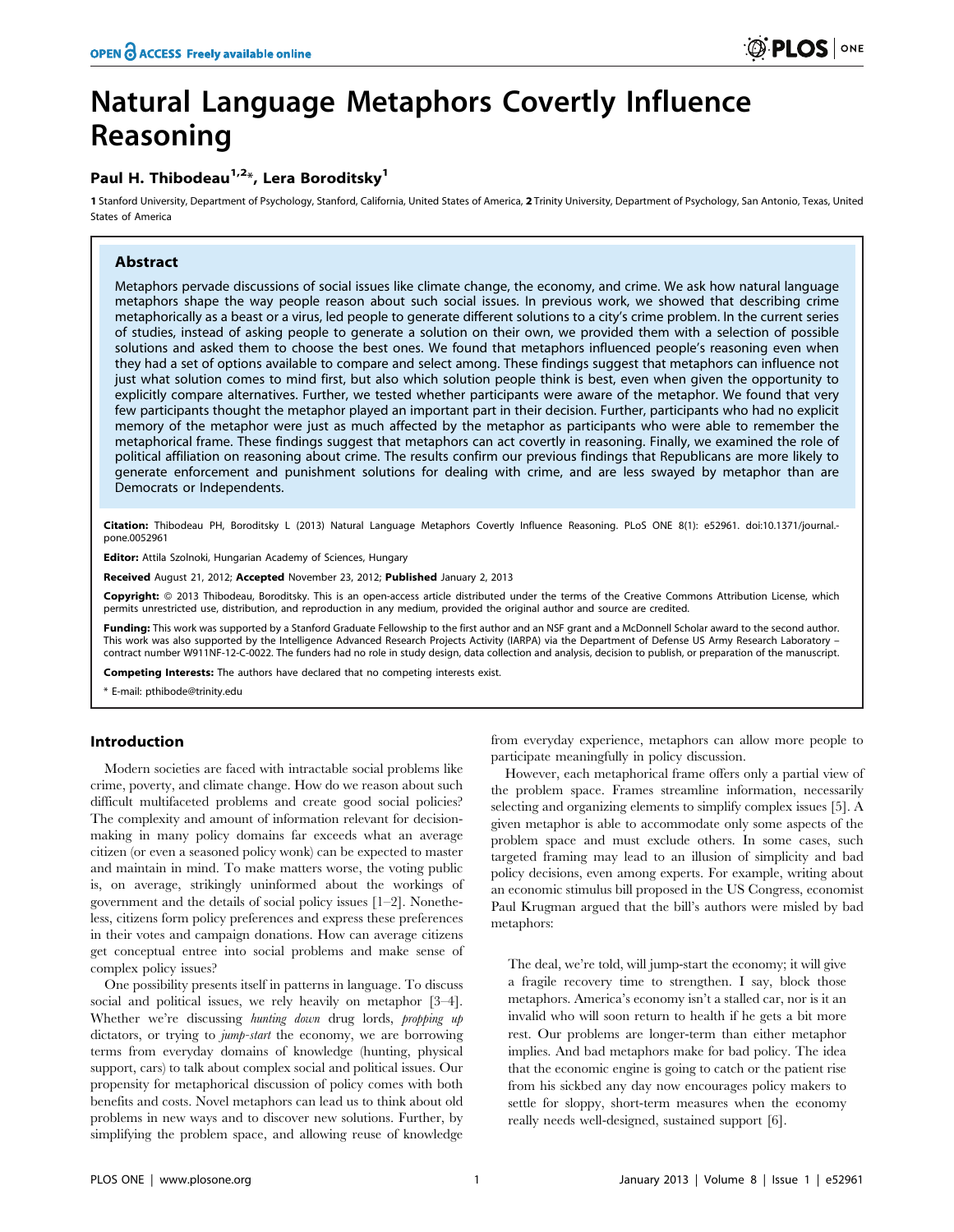Given the ubiquitous nature of metaphor in social policy discussions, it is important to understand whether and how metaphors shape people's reasoning about policy issues. In this paper we investigate the role of metaphor in reasoning about social policy in the domain of crime. Our studies are designed to further illuminate the mechanisms through which metaphors can shape understanding and reasoning. In particular we ask whether metaphorical framing can shape people's decisions as they evaluate alternative solutions, and whether people need to be explicitly aware of metaphors to be influenced by them.

In previous work [7], we demonstrated that using different metaphors to talk about crime leads people to propose different solutions to addressing the crime problem. We focused on two contrasting metaphors for crime (crime as a virus and crime as a beast) and showed that these metaphors subtly encourage people to reason about crime in a way that is consistent with the entailments of the metaphors. In one study, we gave people a report about increasing crime rates in the city of Addison and asked them to propose a solution. For half of the participants, crime was metaphorically described as a beast preying on Addison, and for the other half as a virus infecting Addison. The rest of the report contained crime statistics that were identical for the two metaphor conditions. The results revealed that metaphors systematically influenced how people proposed solving Addison's crime problem. When crime was framed metaphorically as a virus, participants proposed investigating the root causes of the problem and treating the community by enacting social reform by, for instance, eradicating poverty and improving education. When crime was framed metaphorically as a beast, participants took a much more direct approach in their proposals: catching and jailing criminals and enacting harsher enforcement laws.

In further studies, we modified the report to use only a single word to instantiate the metaphoric frame (''Crime is a virus/beast ravaging the city of Addison''). Even with this minimal one-word metaphorical intervention, we found that participants offered different problem solving suggestions, consistent with the metaphors. Further studies showed that these metaphorical framing effects result from people instantiating metaphor-consistent knowledge structures for representing the crime situation and cannot be explained by simple spreading activation among lexical associates.

However, this previous work leaves a number of key questions unanswered. First, in the previous studies, participants were asked to freely generate a solution to the crime problem. It is possible that metaphors make some solutions more available and so easier to bring to mind than others. This free-generation method may reveal what solution comes to mind first, but leaves open the question of whether metaphors influence what solution people think is best. When people make decisions about public policy in the real world, they don't typically just generate one solution, but instead evaluate a number of competing proposals. It is possible that the effect observed in previous studies is an ephemeral effect at solution retrieval. Do metaphors affect people's reasoning about social issues even if they are able to evaluate and compare a number of possible solutions?

Second, if metaphors affect reasoning, how explicit is this influence? Do people know they are being influenced by metaphors and do they need to be explicitly aware of the metaphor to be influenced by it? In previous work, we asked people to identify what part of the crime report was most influential in their reasoning. Very few people (around 5%) selected the metaphor. Instead, most people cited the crime statistics (which were the same in both conditions). However, this method allows for the possibility that people did think the metaphor was influential, but simply didn't want to choose it – possibly because they wanted to appear rational in front of the experimenter. Citing statistics as influential allows one to appear objective. In new studies reported in this paper, instead of asking what part of the story was most influential, we tested participants' memory for the metaphor. If participants can't explicitly recall the metaphor, will they still show effects of the metaphorical frame in their reasoning about crime?

In Experiment 1, we first tested participants' ability to explicitly extract the entailments of the virus and beast metaphors for crime. Participants were told that two politicians were advocating for different approaches to the crime problem, with one describing crime as a beast and one as a virus. We then asked participants to guess which crime-reducing solutions each politician might prefer from a set of possibilities. This study allows participants to explicitly compare the two metaphors. The results confirmed expectations from previous work. Participants associated the beast metaphor with solutions advocating enforcement and punishment, and associated the virus metaphor with solutions advocating social reform (improving the economy and educational system).

In Experiments 2–4, we tested whether participants would themselves be swayed by metaphors when evaluating proposed policies for reducing crime. Participants first read a report that framed crime as either a beast or a virus using a one-word metaphor (as in Experiment 2 of [7]). They then evaluated 4 or 5 policy proposals and indicated which they thought were best either by re-arranging them or dragging them into a response box in order of preference. Across these variations in method, the metaphorical frame mattered. Even when asked to select the best proposal from a set of alternatives, participants were influenced by the metaphorical frame. This suggests that metaphorical framing doesn't only influence the ease with which people can retrieve a solution or which solution comes to mind first, but can also influence the evaluation stage - which solution people see as best.

In Experiments 2–4, we also investigated the extent to which people were using the metaphor explicitly to guide their reasoning about crime. In Experiment 2 we did this by asking people to indicate which part of the passage had been most influential in their decision. As before, we found that very few participants thought the metaphor played an important part in their decision. In Experiments 3 and 4 we asked people to recall the metaphor (given the surrounding context: ''Crime is a \_\_\_\_\_ ravaging the city of Addison''). We found that participants who had no explicit memory of the metaphor were just as much affected by the metaphor as participants who were able to remember the metaphorical frame. These findings suggest that metaphors can act covertly in reasoning.

Finally, we examined the role of political affiliation on reasoning about crime. We confirmed previous findings that Republicans are more likely to endorse crime-reduction programs that emphasize enforcement and punishment, and are less swayed by metaphor than are Democrats or Independents.

## Methods

## Ethics Statement

The experiments reported here were done in accordance with the Declaration of Helsinki. Additionally, they followed the ethical requirements of the Stanford University institutional review board and complied with ethics guidelines set forth by the IRB recommendations; the Stanford University institutional review board reviewed and approved the protocol for studies presented here. Participants were informed that their data would be treated anonymously and that they could terminate the experiment at any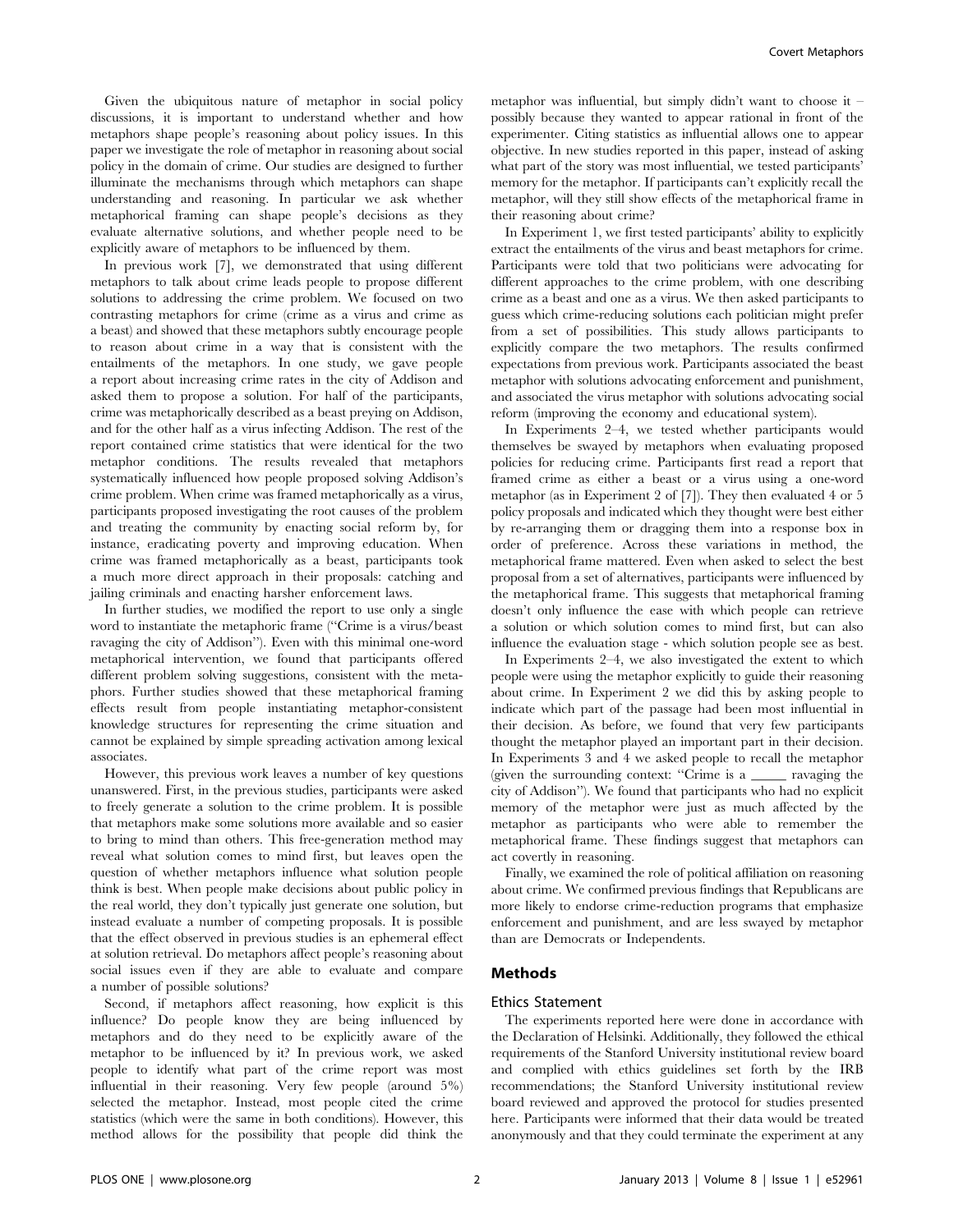time without providing any reason. We received written informed consent from all participants before they participated in an experiment.

## Participants

Participants in each of the four experiments were recruited and paid through Amazon's Mechanical Turk (www.mturk.com). Turkers were paid \$0.50 for their participation. Each experiment took about five minutes to complete. We used Mechanical Turk's exclusion capabilities to ensure that participants lived in the United States and had an approval rating of 90% or better. This ensured that we sampled from a high quality pool of participants. We tracked participant identifiers (Mechanical Turk Worker IDs) to ensure that no one had participated in a previous version of a similar experiment or in more than one of the experiments reported here. Otherwise, we did not eliminate participants. We sought roughly 100 participants per condition in Experiments 1 and 3 and 200 participants per condition in Experiments 2 and 4.

Experiment 1. There were 226 people who participated in Experiment 1 in exchange for pay. Of these, 104 were female and 122 were male. Their ages ranged from 18 to 65 with a mean of 30.88 (median 25); 82 identified as Democrats, 104 as Independents, and 40 as Republicans.

**Experiment 2.** There were 415 people who participated in Experiment 2. Of these, 212 were female and 203 were male. Their ages ranged from 18 to 75 (mean  $= 31$ , median  $= 25$ ); 155 participants identified as Democrats, 210 as Independents, and 50 as Republicans.

Experiment 3. Of the 171 Turkers in Experiment 3, there were 92 females and 79 males, whose ages ranged from 18 to 75  $(mean = 31, median = 25)$ . And of these, 77 identified as Democrats, 64 as Independents, and 30 as Republicans.

Experiment 4. Of the 353 Turkers in Experiment 4, there were 212 females and 141 males, whose ages ranged from 18 to 65 (mean = 34, median = 25). Of these, 134 identified as Democrats, 144 as Independents, and 75 as Republicans.

### Materials

In each of the four experiments, participants read a description of a crime problem in a fictional city, Addison. In Experiment 1, it read as follows:

Crime is ravaging the city of Addison. Five years ago Addison was in good shape, with no obvious vulnerabilities. Unfortunately, in the past five years the city's defense systems have weakened, and the city has succumbed to crime. Today, there are more than 55,000 criminal incidents a year - up by more than 10,000 per year. There is a worry that if the city does not regain its strength soon, even more serious problems may start to develop.

The crime report used in Experiments 2–4 was nearly identical to that of Experiment 1. The only difference between them is that the report used in Experiments 2–4 included one of two metaphoric frames in the first sentence: ''Crime is a {virus/beast} ravaging the city of Addison.''

In each of the four experiments, immediately after reading the crime report, participants were presented with four or five possible approaches to the crime problem. These approaches are listed below. The first four of the following five options were included in each of Experiments 1–4. Option 5, ''neighborhood watches'' was only included in Experiments 3 and 4. The options were always displayed in random order.

- 1. Increase street patrols that look for criminals.
- 2. Increase prison sentences for convicted offenders.
- 3. Reform education practices and create after school programs.
- 4. Expand economic welfare programs and create jobs.
- 5. Develop neighborhood watch programs and do more community outreach.

#### Design

Experiment 1. In Experiment 1, participants first read the non-metaphorically framed crime report. After learning about the crime problem in Addison, they read that two city officials were engaged in a debate over how to reduce crime in the city, and that these two officials were using contrasting metaphors to support their message: one claimed that crime was a ''virus'' and the other that crime was a ''beast.'' They were told that there were four crime-reducing programs available to the city and their task was to guess which program each of the officials supported.

After submitting their responses, participants answered a series of background questions. These included questions about their age, gender, language history, educational background, geographic location, and political affiliation. Participants were asked to self-identify their political affiliation by answering the multiple choice question ''What is your political affiliation?'' Possible answers included options for "Republican," "Democrat," and ''Independent.'' Independents were asked a follow-up question about their ideology, ''Would you describe yourself as relatively more conservative, liberal, or neither?'' Possible answers for this question included options for "Conservative," "Liberal," or ''Middle.''

Experiments 2–4. Experiments 2–4 were nearly identical versions of one another, using slightly different methods to elicit evaluations. Because the methods and results of the Experiments were so similar, we describe them together, pointing out differences as appropriate.

In all three experiments, participants first read the report about a worsening crime problem, with crime metaphorically framed as either a beast or a virus ravaging the city.

After reading the report, their task was to evaluate a set of programs designed to reduce crime in Addison and to select which would be most effective. In Experiments 2 and 3, participants indicated their preference by dragging and dropping the response options from a bank on the left side of the browser window to an empty text box on the right side of the browser window. In Experiment 4, participants indicated their preference by reordering the response options in place. In each Experiment, the crime report was not on the screen while participants were evaluating the response options; participants were not able to go back and re-read the report before making their selections.

On the subsequent screen, participants were asked either to identify the part of the report that was most influential in their suggestion or to try to remember the metaphor frame. In Experiment 2, participants identified the part of the report that was most influential to their suggestion by copying and pasting a section of the report into a text box. In Experiments 3 and 4, participants responded to a cued recall question: ''The report you read started 'Crime is a \_\_\_\_\_ ravaging the city of Addison.' Please fill in the blank.''

After the experiment, participants answered a series of background questions. These included questions about their age, gender, language history, geographic location, and political affiliation as in Experiment 1. Participants also answered questions from three personality inventories: the BFI-10 [8–10], the Need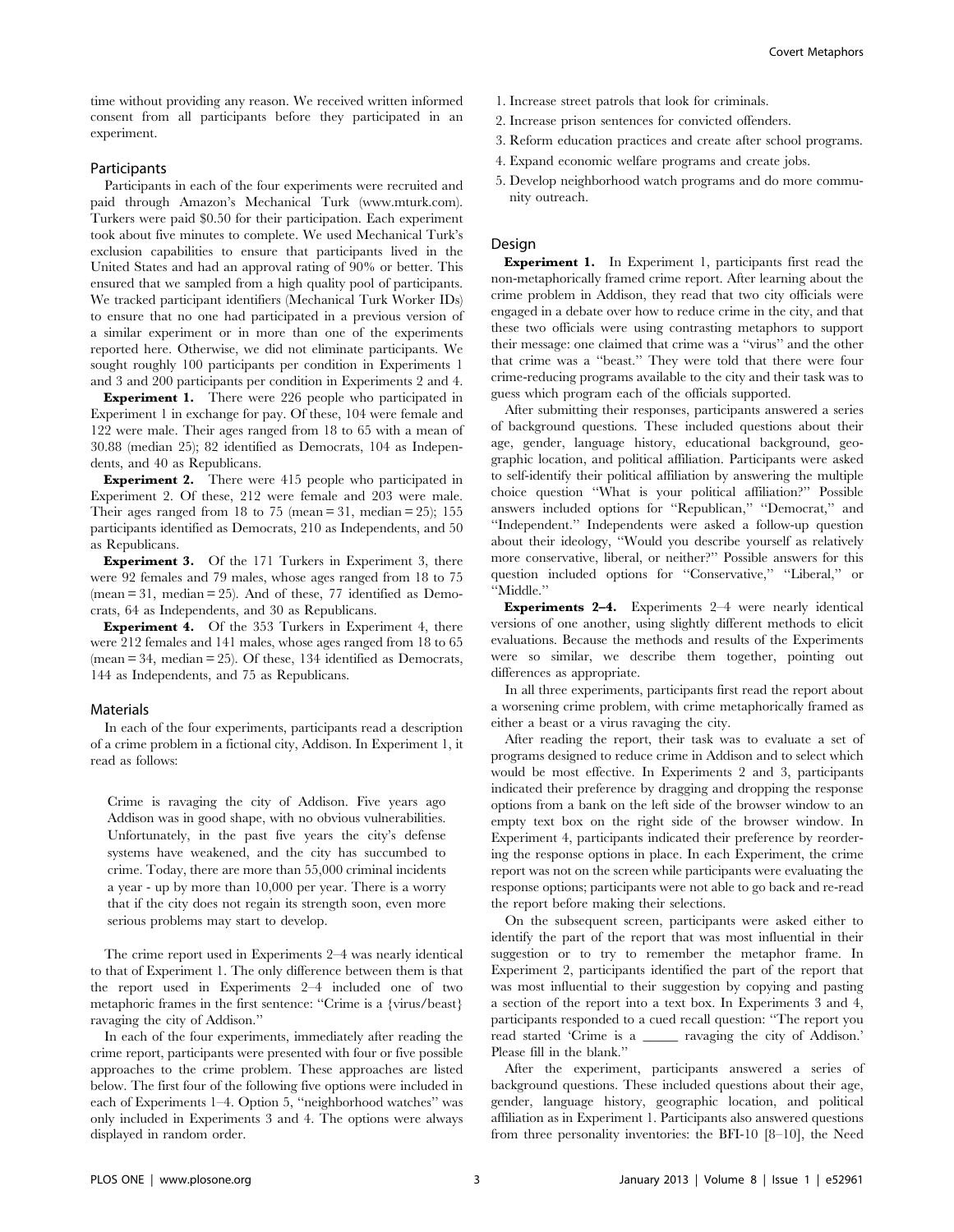for Cognition scale [11–12], and the Fascism Scale (f-scale) [13]. No other variables were measured.

Coding. The five crime-reducing suggestions were coded in two ways. First, crime-reducing suggestions were coded into two categories: ''enforce'' and ''reform''. The degree to which each response emphasized enforcement (or reform) was established by asking a separate group of 35 people on Mechanical Turk to rate the five options on a single continuous dimension ranging from exclusively emphasizing social reform (0) to exclusively emphasizing enforcement (100).

The results of this norming study revealed a categorical distinction between the responses: people rated ''street patrols''  $(M = 87.21, sd = 13.5)$ , "prison sentences"  $(M = 85.11, sd = 22.37)$ , and "neighborhood watches"  $(M = 58.69, sd = 25.77)$  as more enforcement- than reform-oriented; the reverse was true for "educational reform"  $(M=17.14, sd=27.13)$ , and "economic welfare"  $(M = 20.82, sd = 30.93)$ . As a result, "street patrols," "prison sentences," and "neighborhood watches" were categorized as enforcement-oriented whereas ''educational reform'' and ''economic welfare'' were categorized as reform-oriented.

The ''neighborhood watches'' option was counted as enforcement-oriented because it was rated significantly above the midpoint of the scale,  $t$  [34] = 2.00,  $p = .05$ . However, the fact that this option was not rated as extreme as ''street patrols'' or ''prison sentences'' suggests that it may represent a more balanced approach. For this reason, we did not include this option in the response set in Experiments 1 or 2.

Second, responses were categorized as being ''congruent'' or ''incongruent'' with the metaphor. Consistent with previous work [7], ''enforcement'' responses were coded as congruent with the beast frame, and ''reform'' responses were coded as congruent with the virus frame.

## Results

#### Experiment 1

In Experiment 1, we tested whether people would be able to explicitly extract the entailments of the virus and beast metaphors for crime. Participants in Experiment 1 where given both metaphor frames and were asked to associate one crime-reduction program with each. If the two metaphors lend themselves to different ways of conceptualizing a crime problem, and, if explicitly comparing the two metaphors helps bring these differences to mind, then we should expect people to associate enforcement-oriented programs with the beast metaphor and reform-oriented programs with the virus metaphor.

Enforcement versus Reform. Overall, suggestions that emphasized enforcement (63%) were numerically more popular than suggestions that emphasized reform. To test the significance of this trend, we numerically coded the degree to which participants selected enforcement- or reform-oriented programs to match with the metaphorical frames (as  $2, -2$ , or 0, for selecting two enforcement-oriented programs, two reform-oriented programs, or one of each, respectively; we did not conduct a chisquare on these data because each participant contributed two non-independently sampled data points.). A t-test on this distribution ( $M = .53$ ,  $sd = 1.02$ ) confirmed that the enforcementoriented suggestions were more popular overall,  $t$  [225] = 7.86,  $p<.001$ .

Responses that were matched to the beast frame were more likely to emphasize enforcement (87%); responses that were matched to the virus frame were not (40%) (see Figure 1). We test the statistical significance of this tendency to match crime-



Figure 1. Explicit metaphor comparison. People in Experiment 1 were more likely to associate enforcement-oriented responses with the "beast" metaphor than the "virus" metaphor. Error bars represent the standard error of the proportions. doi:10.1371/journal.pone.0052961.g001

reduction responses congruently with metaphor frames in the section below.

Congruence. To test whether participants conceptualized crime differently on the two metaphors, we computed a single congruence value for each person. Participants could associate 0, 1, or 2 crime-reduction programs congruently with the two metaphor frames. By chance, one would expect an equal proportion of participants at each of these levels. Selecting a crime-reduction program to associate congruently with the first metaphor  $(p = 1/2)$  increases the likelihood of selecting a crimereduction program to associate congruently with the second metaphor  $(p=2/3)$ . Therefore, the probability of submitting two congruent responses by chance is  $1/3$  (i.e.,  $1/2$  \*  $2/3$ ). Analogously, there is a 1/3 chance of submitting two incongruent responses by chance.

The results showed a tendency to congruently match responses with metaphors: 129 (57%) participants submitted two congruent responses, 74 (33%) submitted only one congruent response, and 23 (10%) submitted no congruent responses. This observed distribution was significantly different from what one would expect by chance,  $\chi^2[2, N = 226] = 74.61, \, \rho < .001.$ 

Of the 74 participants who gave only one congruent response, significantly more submitted two enforcement-oriented responses (91%) than two reform-oriented responses (9%),  $\chi^2[1, N = 74] = 48.65, p < .001$ . This is evidence of a response bias towards enforcement.

These results suggest that people can extract the metaphorical entailments of the two metaphors when they have an opportunity to compare the two frames explicitly: participants associated the beast metaphor with solutions advocating enforcement and punishment, and associated the virus metaphor with solutions advocating social reform (improving the economy and educational system).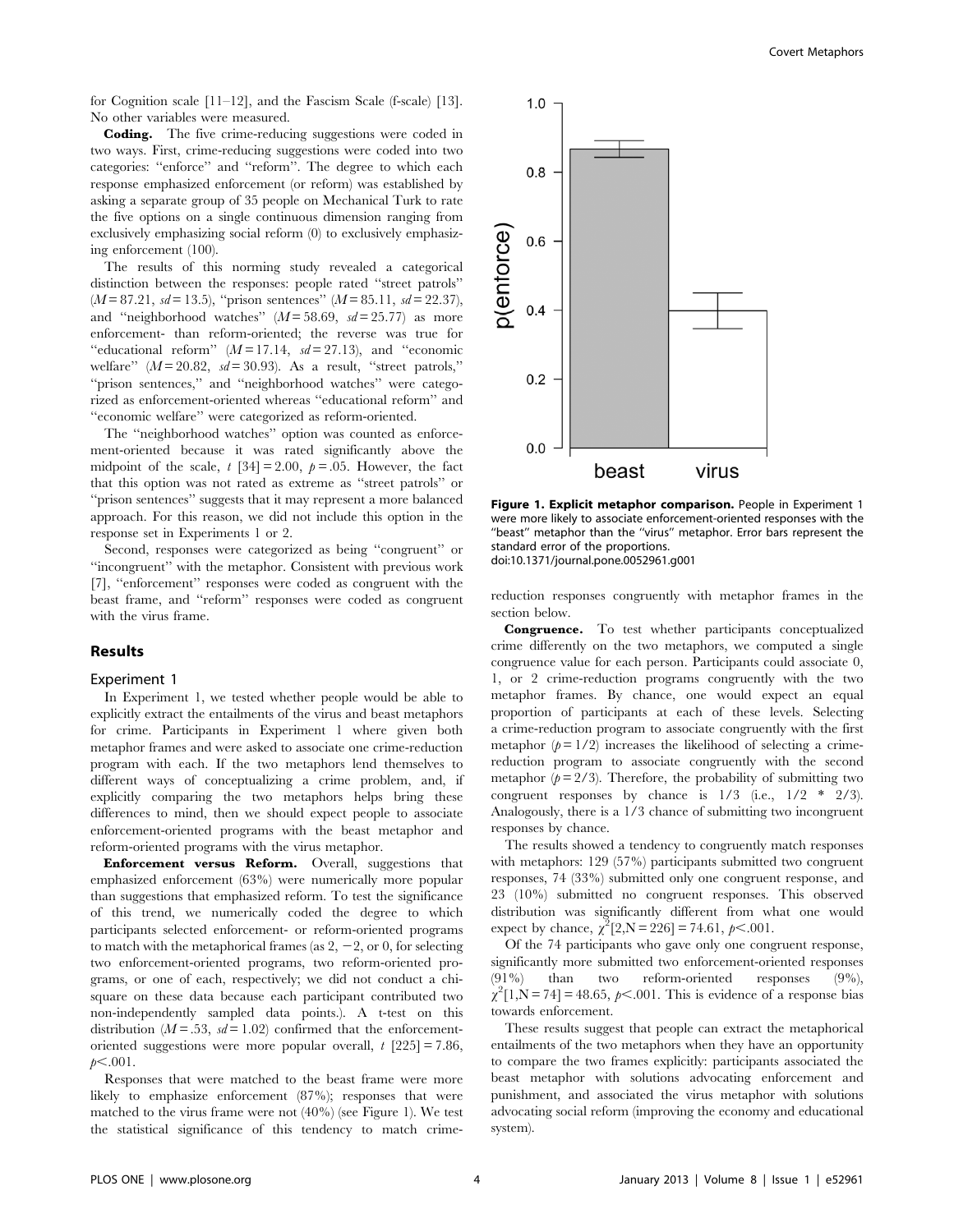In Experiments 2–4, we extend this, and previous, findings in several ways. First, we test whether it is necessary to compare the two metaphors explicitly in order for them to lead people towards different opinions on solving crime (thereby replicating [7]). Second, we test whether the metaphors simply makes some response options more available in memory or whether they actually influence what crime-reduction programs people consider to be best. Finally, we test the degree to which the metaphor framing effect depends on deliberate consideration of the metaphor.

### Experiments 2–4

We found, first, that the influence of the metaphor did not differ across Experiments 2–4. A logistic regression model that included interaction terms between Experiment  $(2, 3, 4)$  and frame ('virus' vs. 'beast') did not predict participants' responses better than one that did not include interaction terms,  $\chi^2$  [2,933] = .54,  $p = 0.76$ . As a result, we have collapsed across the three experiments in presenting results.

Fighting Crime. The metaphor frame influenced what participants considered the best response to the crime problem in Addison. People who read that crime was a beast were more likely to rank one of the enforcement-oriented responses as the best  $(42\%)$  than those who read that crime was a virus  $(31\%)$ . A logistic regression model that included a regressor for metaphor frame was a better fit to the data than one that did not,  $\chi^2$  [1,937] = 13.05,  $p<.001$ . A chi-square test of independence confirms that people who read the beast metaphor were more likely to suggest an enforcement-oriented solution,  $\chi^2$ [N = 939] = 12.55,  $p < .001$ .

Of note, excluding data from participants who chose the 'neighborhood watches' option in Experiments 3 and 4 does not affect the results. A logistic regression reveals a significant effect of frame on response,  $\chi^2$  [1,854] = 13.94,  $p<.001$ ; a chi-square test of independence confirms this effect,  $\chi^2$ [N = 856] = 13.34,  $p$ <.001.

This pattern can be seen in each of the three experiments (see Figure 2). In Experiment 2, reading that crime was a beast made people 10% more likely to endorse an enforcement-oriented option (55% congruent),  $\chi^2$  [1,413] = 7.18,  $p<.01$ . In Experiment 3, reading that crime was a beast made people 13% more likely to endorse an enforcement-oriented option (57% congruent),  $\chi^2$  $[1,169] = 3.90, \ p \le 0.05$ . In Experiment 4, reading that crime was a beast made people 11% more likely to endorse an enforcementoriented option (56% congruent),  $\chi^2$  [1,351] = 4.34,  $p<.05$ .

Metaphor covertness. We used two different methods to test whether people actively used the metaphor to reason about crime. In Experiment 2, participants were asked to identify the part of the report that influenced their suggestion by copying and pasting it into the response box. Eleven people (3%) included the metaphoric frame in their response. This small percentage of participants who identified the metaphor as influential is consistent with previous results [7].

In Experiments 3 and 4, participants were asked if they could remember the metaphoric frame in a cued recall task. Together, 246 participants (47% overall; 98 people, 57%, in Experiment 3 and 148 people, 42%, in Experiment 4) remembered the metaphor frame or a related synonym of the frame (e.g., we considered ''disease'' and ''plague'' as remembering the ''virus'' metaphor; similarly, we considered "mongrel," "predator," and "animal" as remembering the "beast" metaphor). People who could not remember the frame most often wrote ''I don't remember'' or ''problem'' in the blank.

The substantial number of participants in both groups – ''remember'' and ''forgot'' – in Experiments 3 and 4 allowed us to test whether the metaphor frame only influenced people who



Figure 2. Natural language metaphors. In Experiments 2–4 people who read that crime was a beast were more likely to select an enforcement-oriented response to crime as their first choice than people who read that crime was a virus. Error bars represent the standard error of the proportions. doi:10.1371/journal.pone.0052961.g002

remembered the metaphor. In fact, we found that people who remembered the metaphor (54% congruent) and people who forgot it (56% congruent) were both influenced by the frame, with no statistical difference between the two groups  $\chi^2[1,\text{N}=353] = .043, p = .84.$ 

Variability in the main effect. Despite the consistency in the influence of the metaphor across Experiments 2–4, we found variability in the main effect  $-$  the proportion of responses that were coded as emphasizing enforcement – across the three experiments. In Experiment 2, 19% of responses were coded as emphasizing enforcement; in Experiment 3, 76% of responses were coded as emphasizing enforcement; and in Experiment 4, 39% of responses were coded as emphasizing enforcement. This difference across experiments was significant,  $\chi^2[2,\text{N}=939] = 157.57, \, \rho \leq .001.$ 

There are two identifiable sources of variability in the main effect across the three experiments. The first relates to the specific set of response options that participants were asked to consider. In Experiments 3 and 4, participants considered five response options, three of which were coded as enforcement-oriented. In Experiment 2, participants considered only four response options, two of which were coded as enforcement-oriented. Adding the option that described a neighborhood watch program in Experiments 3 and 4 increased the likelihood that people chose an option that was coded as emphasizing enforcement (by 31%),  $\chi^2$  [1,938] = 100.07,  $p<.001$ . As described earlier, the "neighborhood watch'' option was rated as considerably less enforcement oriented by an independent group of raters than the other two enforcement options (58.69% enforcement for ''neighborhood watch'' as compared to 87.21% and 85.11% enforcement for increasing street patrols and prison sentences respectively), so what appears as an increase in enforcement-oriented solutions in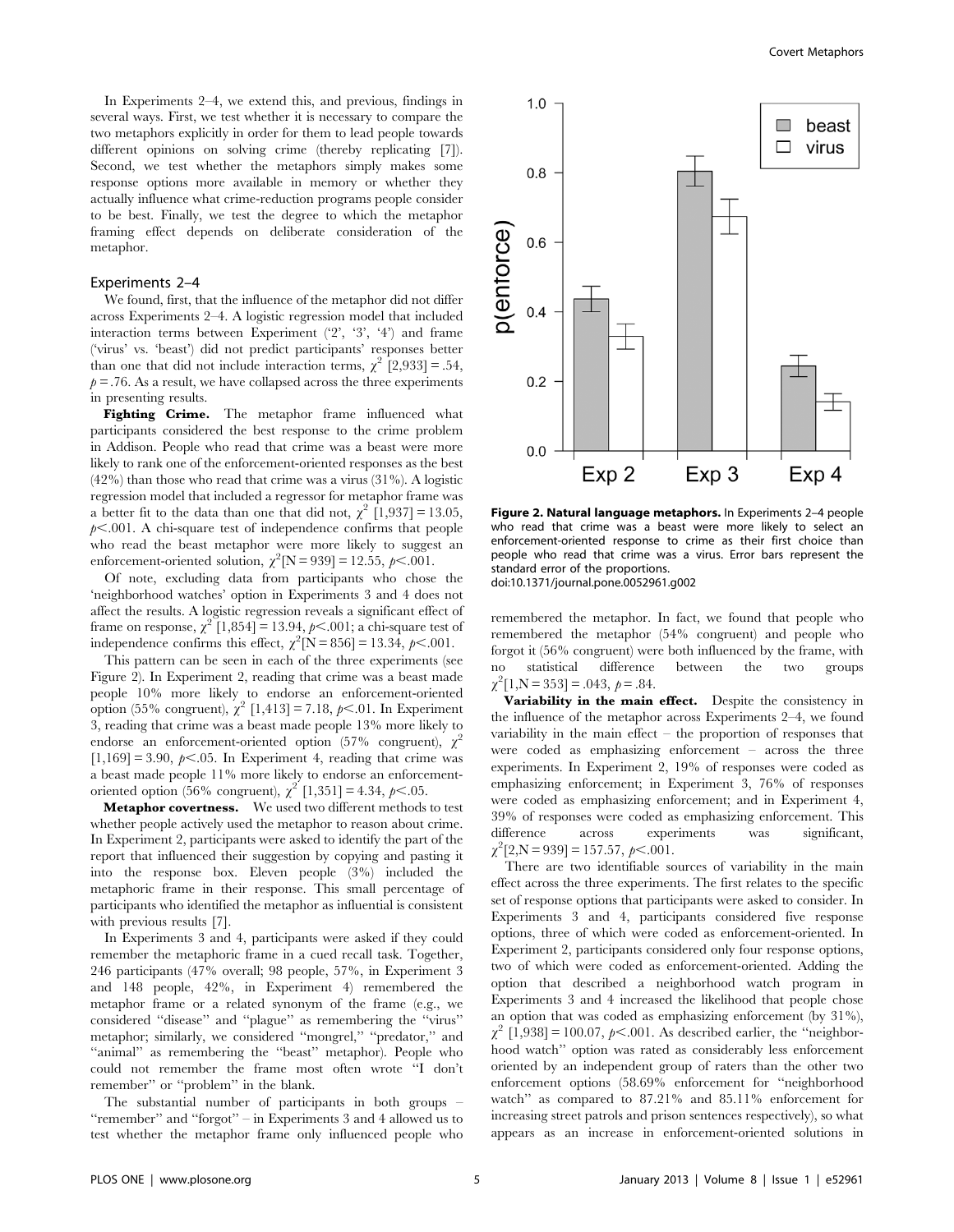Experiments 3 and 4 is at least in part an artifact of including this extra, and more intermediate response option.

The second factor contributing to this variability relates to the individual characteristics of the participants in the three experiments. Participants in Experiments 3 and 4 were, on average, more conservative than participants in Experiment 2, t  $[937] = 1.96$ ,  $p \le 0.05$ , which may help to explain why there is an increase in the tendency to emphasize enforcement in Experiments 3 and 4.

Background measures. We found no effect of age, gender, language history, educational background, geographic location, or personality.

## Political Affiliation

Consistent with previous work [7], we found systematic differences in the response patterns of Democrats, Independents, and Republicans. In Experiments 2–4, Republicans were more likely to choose an enforcement-oriented response (55%) than Independents (33%) or Democrats (32%),  $\chi^2$  [1,934] = 24.90,  $p<.001$ .

Further, Democrats and Independents were numerically more likely to be influenced by the frame than Republicans. In Experiments 2–4, after reading the beast metaphor, Democrats and Independents were 12% and 13% more likely to suggest an enforcement-oriented response, respectively, whereas Republicans were 3% less likely to suggest an enforcement-oriented response.

To investigate whether Republicans truly were less influenced by the metaphor frame, we pooled data from Experiments 2–4 reported here with Experiments 2 and 4 from [7]. Pooling data across the experiments (each of which uses the same crime report and similar dependent measures; and each of which yielded similar results: with 55–60% of responses congruent with the frame) affords the most stable and representative data for the purpose of this analysis.

In conducing this analysis, we fit a series of logistic regression models using congruence as the dependent measure. We found, first, that there was no difference in the effect across the five experiments: including separate regressors for each experiment did not improve the fit of the model,  $\chi^2$  [4,1314] = .91,  $p = .92$ .

In the second model, we added two additional regressors: one contrasted Republicans from non-Republicans (i.e., Democrats and Independents) and the other contrasted Democrats from Independents. We designed these contrasts to test whether the metaphor selectively influenced Democrats and Independents (and not Republicans), and, further, whether there was a difference in the influence of the metaphor between Democrats and Independents. Including these regressors did significantly improve the model,  $\chi^2$  [2,1316] = 9.59,  $p<.01$ . The results of the model revealed that the metaphor significantly predicted the responses of non-Republicans (relative to Republicans),  $z = 2.97$ ,  $p < .01$ . The non-Republicans (i.e., the Democrats and Independents) were similarly influenced by the metaphor,  $z = .81$ ,  $p = .42$  (see Figure 3).

Of note, the relatively small number of Republicans contributing data to Experiments 2–4 of this paper  $(n=155,$  which represents 17% of participants) prevents us from having the power to detect this difference in these experiments alone. On such an analysis, including regressors to compare Republicans to non-Republicans and Democrats to Independents does not significantly improve the fit of a model applied to these data,  $\chi^2$  [2,936] = 2.91,  $p = ns$ . However, the regressor differentiating non-Republicans from Republicans approaches significance,  $z = 1.71$ ,  $p = .09$ , and the regressor differentiating Democrats from Independents did not approach significance,  $z = .02$ ,  $p = .98$ , as in the combined analysis. In addition, there is no interaction between data set (current vs.



Figure 3. Political affiliation and metaphor persuasion. Democrats and Independents but not Republicans show a consistent influence of the metaphor frame across Experiments 2–4 and Experiments 2 and 4 from [7]. Error bars represent the standard error of the proportions.

doi:10.1371/journal.pone.0052961.g003

previous) and either regressor (Rep vs. non or Dem vs. Ind),  $\chi^2$  $[3,1316] = 3.86$ ,  $p = ns$ . This suggests that a similar pattern exists in the previous and current data sets.

There are several reasons why Republicans may be less influenced by the metaphor frame than Democrats and Independents. Republicans may simply be resistant to framing in general or metaphor framing specifically. This is unlikely as others have found an effect of a framing manipulation on Republicans. Hardisty, Johnson, and Weber [14], for instance, found that when a carbon-reduction program was labeled as an offset rather than a tax, Republicans were much more likely to support it.

More likely, Republicans may be resistant to persuasion on the issue of crime, just as Democrats may be resistant to framing on an issue to which they are ideologically committed. Indeed, Hardisty, Johnson, and Weber [14] found that while Republicans' opinions on an environmental cost were subject to change on a framing manipulation, Democrats' were committed to carbon-reduction regardless of whether it was labeled as a tax or offset.

## Discussion

In four experiments we investigated the role of metaphor in how we conceptualize and reason about complex policy issues like crime. In Experiment 1, we asked people to explicitly compare two metaphors for crime and to evaluate whether they seemed to support different crime-reduction programs. We found that deliberately comparing the metaphors allowed people to infer metaphor-consistent approaches to the crime problem: a virus metaphor for crime was associated with more systemic, reformoriented approaches to crime reduction whereas a beast metaphor for crime was associated with more direct, enforcement-oriented approaches.